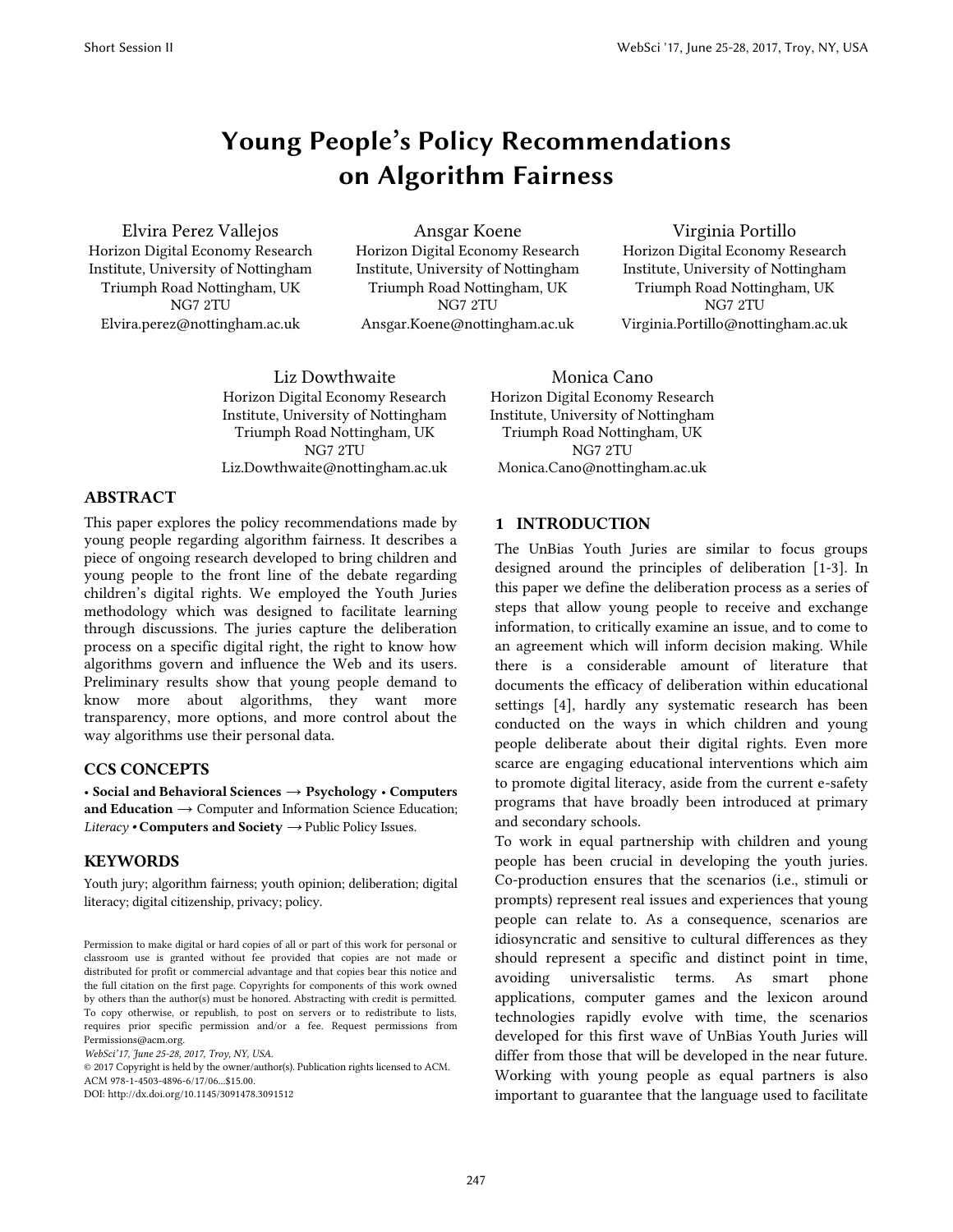the juries resonates with their vocabulary and expressions.

The structure and content of these juries is dynamic and changes from jury to jury to accommodate the uniqueness of each group but, as constant variables, the juries usually include an ice-breaking exercise and a group exploration around the definition of algorithms; what are they? (e.g., a series of steps and rules, a predictive mathematical formula), why are they useful? (e.g., to rank or filter large amounts of data), any benefits? (e.g., objectivity) any risks? (e.g., biased inferences). Once the context of the jury has been set up, the facilitator introduces some balanced facts about the way algorithms can affect Web users, for example, by making decisions on the user's behalf (e.g., ranking of newsfeed content) and how personalisation algorithms may influence outcomes from specific search engines (e.g., DuckDuckGo vs. Google). These prompts generate discussions among the jurors, providing opportunities for sharing of personal experiences and learning through conversation [5]. A series of different scenarios are then presented to the jurors as evidence of how algorithms can affect Web users. For example, one of the scenarios illustrates how algorithms are being used in the criminal justice system to predict patterns such as the likelihood of reoffending after release (e.g., Northpointe [6]). The data that feeds this algorithm can include personal data such as postcode, ethnicity, income, and so on. A second scenario describes the role of algorithms linked to Facebook's News Feed and how they track each user's online actions to serve them the posts they are most likely to engage with. These scenarios are packed with dilemmas that trigger discussions and reflections. We are interested in understanding the process of deliberation and opinion formation (e.g., argument and counterargument) and how the jurors may arrive at a consensus.

## **2 UNBIAS YOUTH JURIES**

## **2.2 Methods**

All participants (12 females and 14 males; average age: 16) were self-selected and were recruited via the website of the National Video Game Arcade (i.e., GameCity) in Nottingham, UK, where the juries took place. A large community room in GameCity was hired. The room layout included cabaret style for the first half of the session and circle or round style for the second half with the view to promote participation. In total, two jury sessions were organized, one in the morning and one in the afternoon. Each session had a duration of 2 hours including a break for refreshments. These sessions were

part of a feasibility study designed to capture preliminary data to inform a posterior pilot study. Juries were audio recorded and data transcribed for subsequent qualitative analysis. Thematic analysis [7] was carried out by the author VP and transcripts reviewed alongside the analytical frame by all team members to ensure consistency of analysis. Ethical approval was granted by the Ethics Committee at the School of Computer Science at the University of Nottingham, UK. The youth jury methodology is described in detail elsewhere [8, 9].

# **3 RESULTS AND DISCUSSION**

After the ice-breaking exercises, open-ended questions about algorithms were presented to the group to collectively arrive at a consensus about the meaning given to the label 'algorithm'. The qualitative analysis showed that, even though young people had a basic understanding about the conceptual meaning of algorithms:

"[…] a series of steps you take to derive an output from an input"

"a mathematical formula"

"a piece of code"

Jurors were less aware about the constant presence of algorithms controlling the Web and their influence on how search results were displayed. It is also important to highlight that the distinction between 'search engines' and 'browsers' was not clear, often referring to both as 'Google'.

The qualitative analysis generated five themes; online identity, security, privacy, concerns due to lack of transparency and control. In order to protect their online identity many jurors declared the use of pseudonyms, browse in private with incognito mode or carefully design the privacy settings of certain online services to make a distinction between their public vs. private profile.

In general, jurors were aware that likes, clicks and text entered in search engines and social media platforms could influence personalisation algorithms (i.e., recommender systems), however, most of them were unaware of the scale of personal data sharing (e.g., third parties) or the type of other information that could influence recommendation systems (e.g., likes from friends).

"Well, I've noticed with Twitter, like my friends are politically opinionated, and I get recommendations from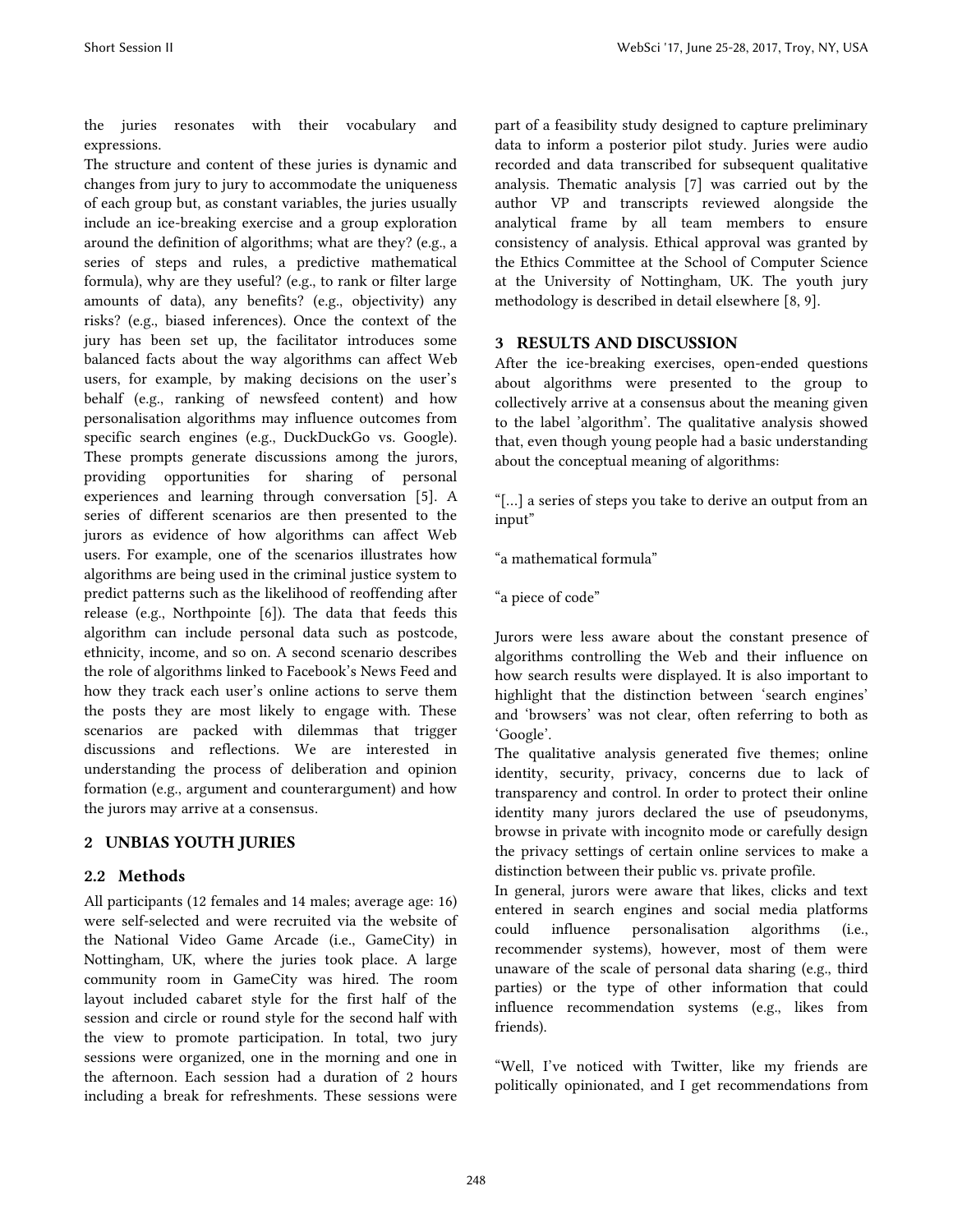politicians and stuff they like [...] so probably they [Twitter] see what I follow and [...] I get recommendations based on that"

In general, jurors were aware of their privacy and anonymity options when accessing Web services and, as boyd and Marwick have already pointed out [10], young people care about their online privacy and develop strategies for managing privacy in public spaces in an attempt to assert control over their personal data. Some participants expressed location as being a more sensitive form of personal data that often was not disclosed. In general, jurors were less aware of the extent in which companies owned and traded with their personal data. While some jurors would prefer that there were no tracking systems at all, others felt that exceptions for surveillance would be justified to minimise crime when there are risk indicators:

"I generally don't use my actual name if I do so it would be pretty hard to find me [...] It was kind of a way to stop my friends bugging me."

"I don't really post anything publicly. I would privately do stuff so that not just anybody can see what I've been doing."

"I never really post 'right now I am here'… I wouldn't post where I am all the time"

"…. as long as you don't say certain things like: I live in Nottingham…., I am actually at…, you can say things to people and you don't generally need to worry about it being tied up to your name, ….you don't know who each other is"

"[…] I don't want people exploiting my personal enjoyment for the sake of making money."

In general, jurors appreciated the usefulness and need for algorithms:

"I do understand why people do it [use algorithms], because otherwise you have to see thorough lots of information".

"I think they [personalisation algorithms] are useful because it can keep you updated on things you like".

"[…] within the entertainment sector and stuff they [algorithms] are not that bad [...]".

However, sometimes jurors found personalisation "annoying" and tended to ignore outcomes from recommender systems if they were inaccurate or far from their own preferences:

"[…] when I am searching for my music I can't ever find anything I want to find because they [service providers] are trying to tailor it to me but they are getting it wrong, totally wrong, so it's a bit annoying".

"[…] if you watch Netflix a lot for example, and you like certain shows it will give you recommendations of things you should like, but my brother went into my Netflix profile and added a bunch of Anime on to it I didn't watch and ruined my profile… I don't know now I only get Anime recommendations and it would take me ages to undo it so my recommendations don't mean anything anymore."

Most jurors acknowledged not knowing how recommender systems or search engines ranked their results and expressed concerns about the potential for censorship and bias. In general, algorithms were seen as neutral tools but there were concerns about the hidden purpose or intention (i.e., outcome value) and the consequences of 'echo chamber' or 'filter bubble' effects:

"I think that using an algorithm to sort things isn't necessarily a problem. What would be a problem is well, it's what it's actually being selected for."

"It's not just a matter of… what do you think they [industry] are going to do with it [personal info], it's also the information they give back to you. It's probably tailored to your interest. So, you might not see certain things and that could be pretty damaging too."

Jurors demanded plausible solutions to provide users with more options and control over their personal data. In general, jurors expressed a preference for data security over privacy and preferred signing up to Web services that were perceived as more secure and less likely to be hacked (e.g., Google vs. Yahoo) at the cost of their personal data (aware or inadvertently) being shared with third parties. Participants also deliberated on the effects that data protection breaches, from established companies, could have on their corporate reputation and anticipated that large businesses would continue trading with users' personal data without worrying about it or upsetting users.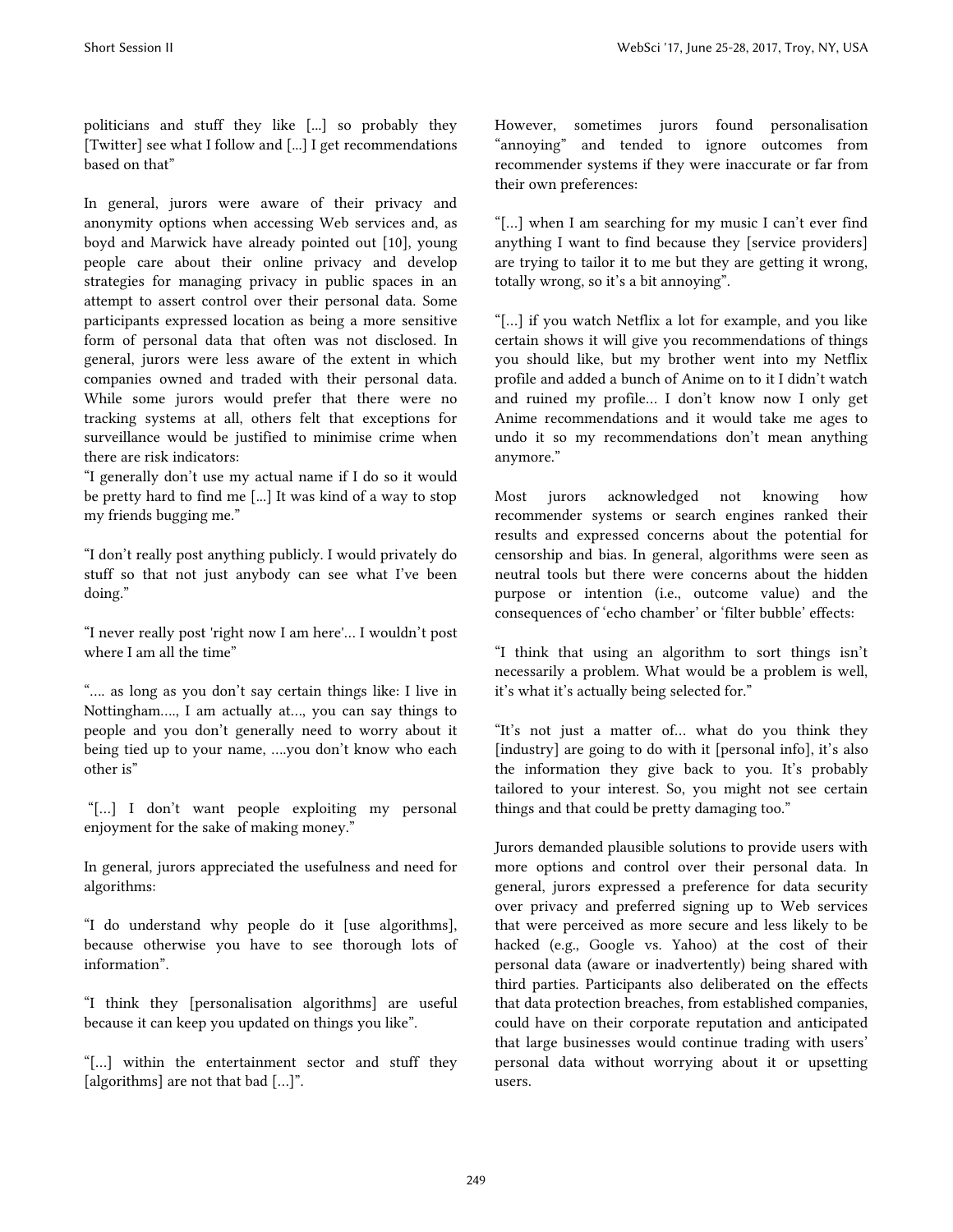"Google and Facebook have better infrastructure to handle security than smaller companies"

"Established companies CAN afford to upset users"

When asked about who should regulate fairness policy and ethics guidelines, jurors were unsure of who should take on this important governance work. They argued that a global approach would be ideal, but they were not confident about an international framework due to the need to accommodate so many cultural differences and attitudes to data privacy across countries. They also reasoned that NGOs or independent bodies could lack the resources needed to cope with fast changes, while expressing frustration and lack of trust towards large corporations, which were perceived as powerful entities that could influence countries' economy.

A limitation of the youth jury's methodology is the potential bias that the facilitator inadvertently could introduce either within the examples or facts introduced during the sessions. There are other, more subtle, biases that could also affect the outcome or direction of the discussion including body language and facial expressions that could favor one position or argument more than another. The research team was aware of this limitation and special attention was given to highlighting the neutral nature of algorithms and minimising undesirable effects that could contaminate the juror's arguments and counterarguments illustrating the risks and opportunities embedded in algorithms. How the jury was delivered and implemented was also important to the research team, not only because the juries should be replicable and participants' outputs should not depend on the personal attributes of the facilitator, but because explicit training, guidelines, and processes were in place, and a sense of ownership, responsibility, and care were also part of the training. For example, understanding the current evidence on algorithm fairness and potential sources of biases was important to ensuring that accurate and factual information was discussed during the deliberation process with the view to minimise any potential biases. The same person (lead author EPV) facilitated both juries which resulted in similar outcomes.

# **4 CONCLUSIONS**

Jurors put forward several solutions and recommendations such as plug-ins to add user-friendly interfaces in which users could decide levels of tracking, more control over personal data and ways to influence their outcome (e.g., what exactly is being stored, who is storing it and for how long), or how to combine results from different search engines and compare results depending on users' priorities. There was a consensus that decision-making should not be left entirely to an automated system, especially when the decision had important consequences for the users (e.g., job recruitment). Unanimously, jurors asked for more accessible Terms & Conditions and accessible information about the way algorithms rule the Web. It was agreed that more engaging educational programs and increased knowledge would be beneficial not only for young people but for parents and IT teachers.

The results from this feasibility study have informed a posterior pilot study that, to date, has recruited more than 100 young people. The concerns and recommendations that the jurors of these two preliminary juries have put forward have been very valuable to (1) improve the codesign of scenarios making them more relevant and engaging and (2) identify topics for discussion and reflection (i.e., personalisation through algorithms, autocomplete, search results, fake news and algorithm transparency).

## **ACKNOWLEDGMENTS**

This work was supported by EPSRC Trust, Identity, Privacy and Security grant "UnBias: Emancipating users against algorithmic biases for a trusted digital economy" (EP/N02785X/1)

## **REFERENCES**

- [1] Chris Degeling, Lucie Rychetnik, Jackie Street, Rae Thomas, Stacy M Carter 2017. Influencing health policy through public deliberation: Lessons learned from two decades of Citizens'/community juries. *Social Science and Medicine*, 179, 166-171. DOI: <http://dx.doi.org/10.1016/j.socscimed.2017.03.003>
- [2] Stephanie Solomon, Julia Abelson. 2013. Why and when should we use public deliberation? Hastings Cent Rep, 42, 2, 17-20. DOI: 10.1002/hast.27
- [3] Julia Abelson, Pierre G. Forest, John Eyles, Patricia Smith, Elisabeth Martin, Francois P. Gauvin. 2003. Deliberations about deliberative methods: issues in the design and evaluation of public participation processes. *Soc. Sci. Med*., 57, 2, 239–251. DOI [http://dx.doi.org/10.1016/S0277-9536\(02\)00343-X](http://dx.doi.org/10.1016/S0277-9536(02)00343-X)
- [4] Timothy J. Shaffer. 2014. Deliberation In and Through Higher Education. *Journal of Public Deliberation*, 10, 1, 10. <http://www.publicdeliberation.net/jpd/vol10/iss1/art10>
- [5] Elvira Perez Vallejos, Deborah Hencker, Dick Churchill. 2016. Video Interactive Guidance (VIG): a reflective pedagogical tool for enhancing learning goals and compassion in the context of Clinical Communication Skills education, 360-362. In Peterkin, A. & Brett-MacLean, P. (Eds.) *Keeping Reflection Fresh*. Kent State Press
- [6] Julia Angwin, Jeff Larson, Surya Mattu, Lauren Kirchner, L. 2016. Machine Bias. There's software used across the country to predict